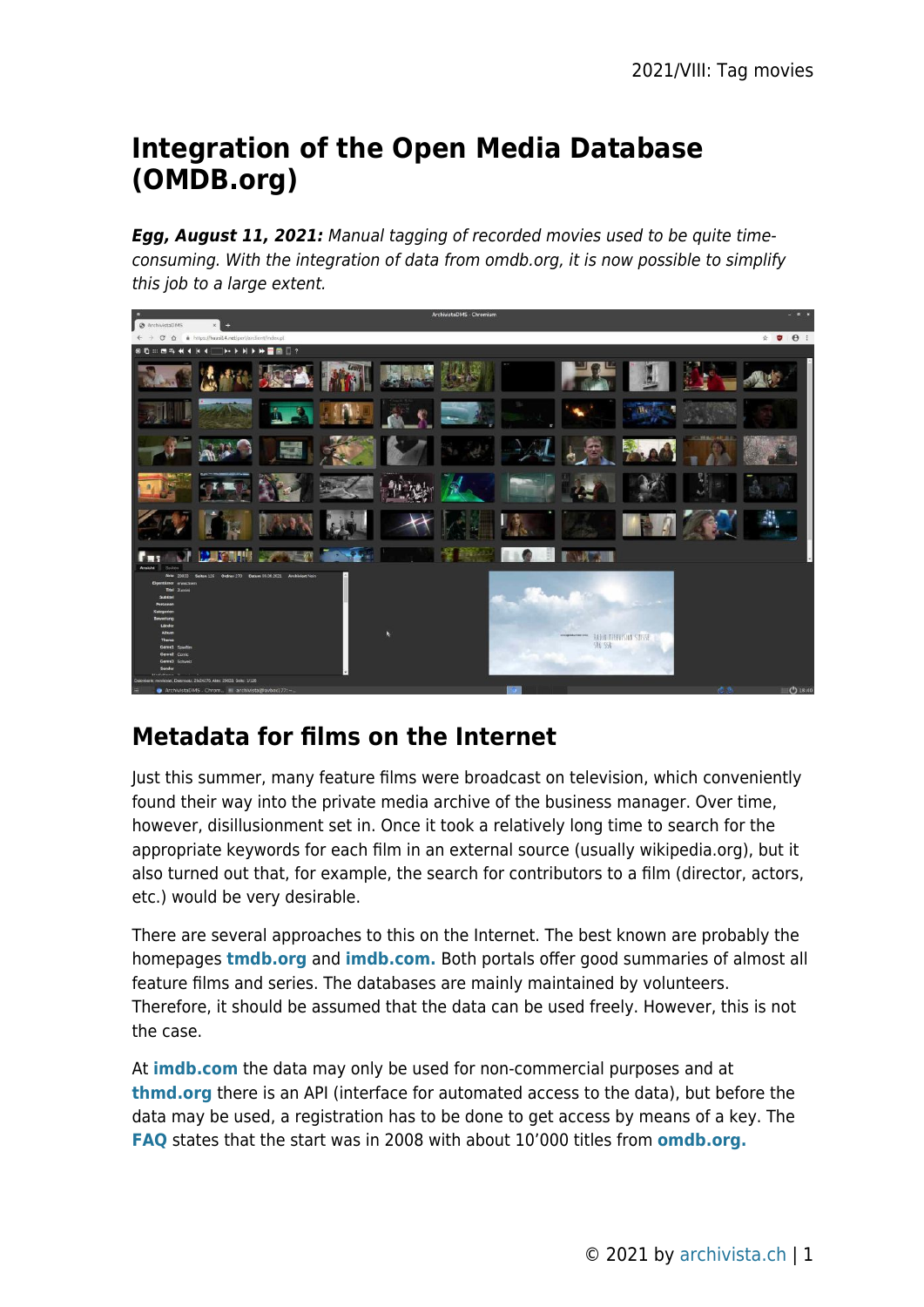### **Integration of data from [omdb.org](https://omdb.org)**

Unlike the other two candidates, the data from **[omdb.org](https://omdb.org)** can be used freely. However, there is no API interface. Rather, the data must be obtained as 'csv' files. To do this, there is a new option 'Create film database (OMDB)' in WebConfig under 'Manage jobs' in the ArchivistaBox 2021/VIII. This job can be used to create a local instance of the OMDB data.

To make the OMDB data available to an Archivista database, the 'omdbID' field must be added. Optionally, the fields 'omdbArtists', 'omdbCategories', 'omdbCountries' and 'omdbRating' can be set up.

# **Keywording in the video player**

In order to be able to tag films, the video player of the Archivista database must be called up.



For films that have not yet been tagged, the most suitable films possible appear directly for selection. The corresponding check mark is to be set and the keywording is to be confirmed with 'Submit'. The film is now correctly entered. Instead of a selection list, only the exact entry matching the film is made.



Another new feature in version 2021/VIII is the ability to navigate between movies directly in the video player. It is also possible to search for other movies or people in the video player.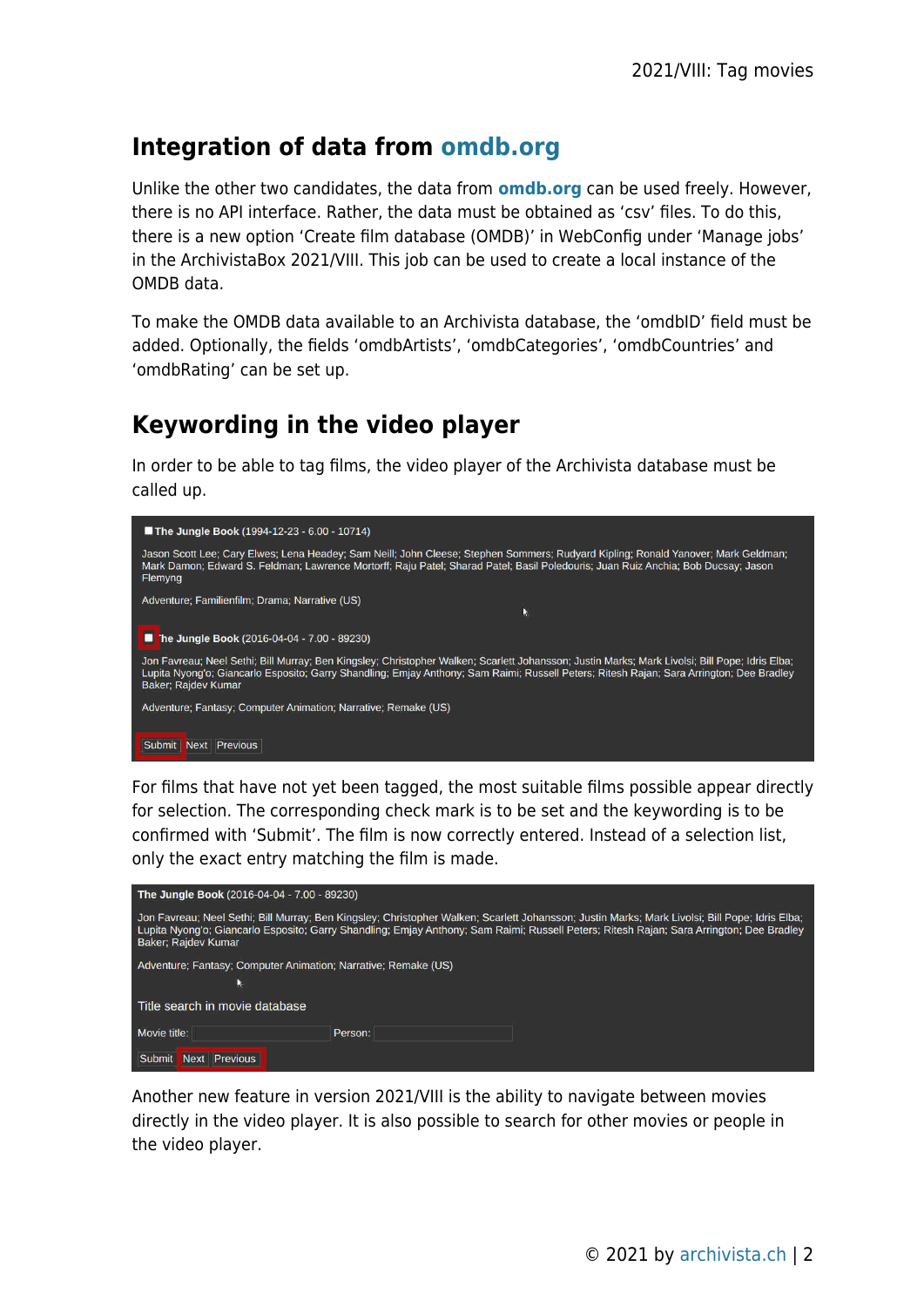| Comedian - Komiker (2000-01-01 - 6.50 - 59053)                                                                                                                                                                                                                                                                        |                          |  |  |
|-----------------------------------------------------------------------------------------------------------------------------------------------------------------------------------------------------------------------------------------------------------------------------------------------------------------------|--------------------------|--|--|
| Markus Imboden; Walter Bretscher; Beat Schlatter; Ruth Waldburger; Rainer Klausmann; Bernhard Lehner; Hanspeter Remund; Claudia<br>Flütsch; Patrick Frey; Brigitte Beyeler; Stephanie Glaser; Pinkas Braun; Peter Hottinger; Roger Schawinski; Bernard Thurnheer; Mathias<br>Gnädinger; Walo Lüönd; Fritz Lichtenhahn |                          |  |  |
| Drama; Comedy (CH)                                                                                                                                                                                                                                                                                                    |                          |  |  |
| Title search in movie database                                                                                                                                                                                                                                                                                        |                          |  |  |
|                                                                                                                                                                                                                                                                                                                       |                          |  |  |
| Movie title:                                                                                                                                                                                                                                                                                                          | beat schlatter<br>Person |  |  |
| <b>Previous</b><br>Submit<br><b>Next</b>                                                                                                                                                                                                                                                                              |                          |  |  |

#### After clicking 'Submit', a list of matching matches will be displayed.

For movies that already exist in the local archive, the matching file number is also displayed.

#### **Long field values and more**

With version 2021/VIII, overlong fields are no longer displayed overlapping the following fields in the view, but are simply truncated on the right. The entire content can now be activated either by clicking on the field name or by 'hovering' over the field with the mouse.